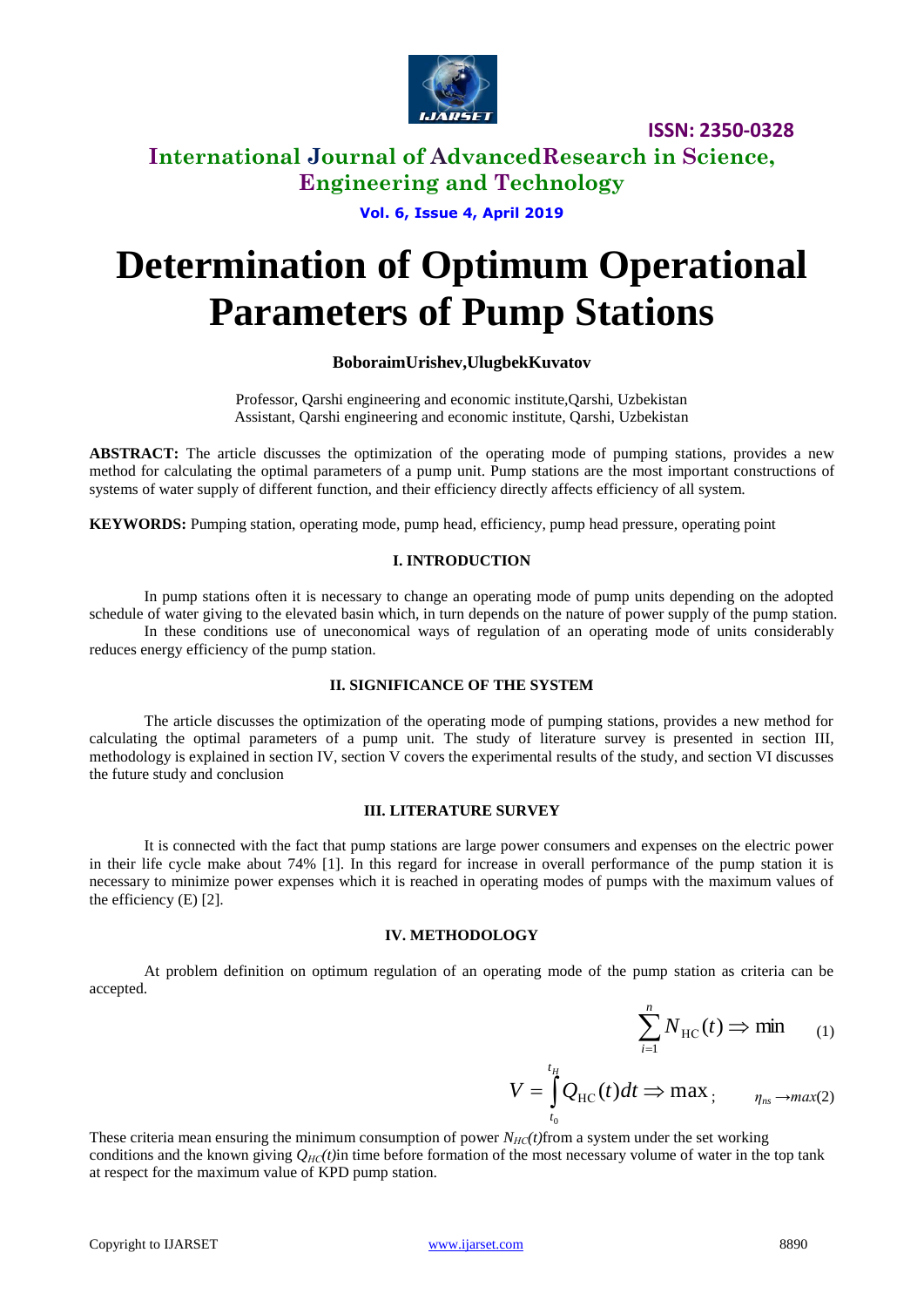

**ISSN: 2350-0328**

# **International Journal of AdvancedResearch in Science, Engineering and Technology**

# **Vol. 6, Issue 4, April 2019**

The problem of optimization of the mode of the pump station, the providing respect for the above-stated criteria at the known power and account characteristics of the pump with the given restrictions can be classified as Lagrange's task on a conditional extremum in differential calculus.

$$
L = \int_{t_0}^{t_H} (N_H(t) + \lambda_H Q_H(t) dt \to \max \tag{3}
$$

Where  $\lambda_H$ – an uncertain multiplier of Lagrange,  $t_H$ – period of operation of the pump station.

Having taken private derivatives on  $Q_{H\text{C}}(t)$ , having equated them to zero and having solved the received expressions, we will receive conditions of optimality of distribution of parameters.

$$
\frac{\partial N_{H1}}{\partial Q_{H1}} = \frac{\partial N_{H2}}{\partial Q_{H2}} = \dots \frac{\partial N_{Hm}}{\partial Q_{Hm}} = \lambda_H
$$
\n(4)

Thus, in the work area of characteristic of pumps, in the conditions of *Нn≈const*for providing an optimum operating mode of the pump unit there has to be a constant ratio between parameters  $N_H(t)$ and $Q_H(t)$ .

Ensuring operation of the pump unit with the efficiency maximum values is the most important condition of operation of the pump station. The model of an operating mode of the pump unit is described by three main equations which characterize changes of such key parameters as a pressure of  $H_n$ , productivity (expense) of  $Q_n$  and efficiency  $\eta$ <sup>*μ*</sup>. Functional dependences of  $H$ <sup>*n*</sup> and $\eta$ <sup>*μ*</sup> from  $Q$ <sup>*μ*</sup> are given in a graphic look on factory characteristics of pumps (fig. 1)

## **V. EXPERIMENTAL RESULTS**

Efficiency values of the pump  $\eta$ <sub>*n*</sub> within the work area on the basis of the analysis of numerous graphic characteristics we suggest to express on the basis of the equation like  $\eta = \alpha \cdot Q^2 - \delta \cdot Q + \gamma$ , and pressure head characteristic of the pump a power function of  $H_n = H_0 - K_n \cdot Q^\beta$ . Pressure head characteristic of the pipeline system, as we know, is described by the Scientific and technological revolution equation  $H_{tr} = H^T + K_{tr} Q^2$ . Coefficients *α, β, δ*and $K_n$ are constants and they are defined on the basis of graphic characteristics of  $H<sub>n</sub>$ –  $Q<sub>n</sub>$ or results of tests for each brand of the pump. For increase in objectivity and adequacy of functional dependences coefficients have to be exact therefore they have to be exposed previously to processing and the dispersive analysis.



Fig. 1. Graphic characteristics of the pump

 $K_{tr}$  is the calculated hydraulic coefficient of the pipeline system and characterizes changes of loss of a pressure in pipelines depending on value *Q*.

*K*<sub>tr</sub> =*ΣΔh*/ $Q^2$ (5)